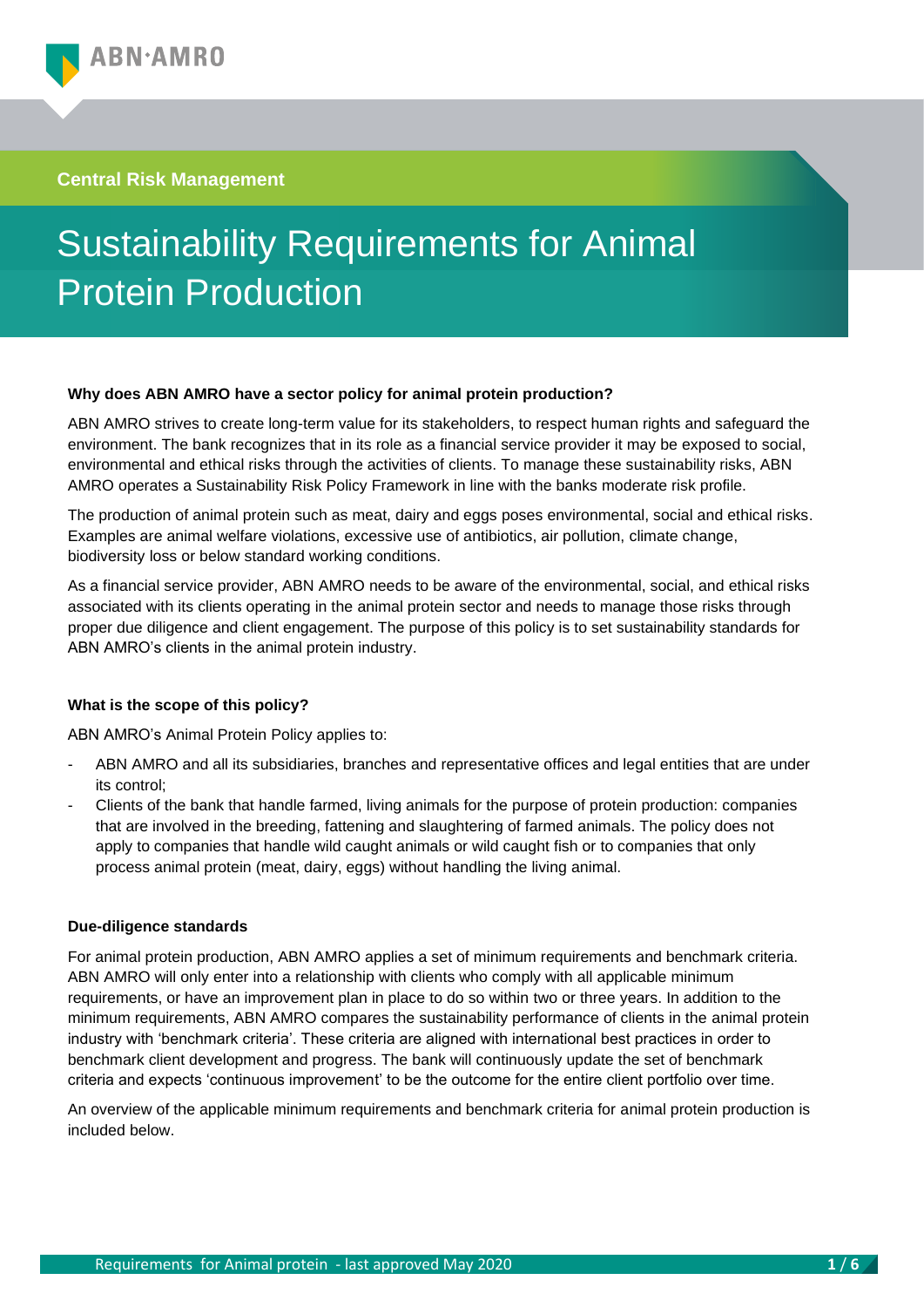#### **Exclusion**

Ruminants, such as cows, goat and sheep, emit large quantities of methane, a very strong greenhouse gas. Because of its contribution to climate change and ABN AMRO's commitment to reduce the GHG intensity of our loan portfolio, ABN AMRO will not knowingly provide financial products or services that directly facilitate large-scale ruminant farming (over 500,000 heads).

#### **How does ABN AMRO put its standards into practice?**

ABN AMRO seeks to ensure that animal protein clients act with ethical integrity and meet all the banks minimum requirements. For this reason ABN AMRO performs due diligence of all actual and prospective clients and transactions on a case-by-case basis. In some cases this may lead to an engagement of ABN AMRO with the client with the objective to improve the clients performance on sustainability.

ABN AMRO reviews existing and prospective clients at various moments to determine their compliance with the bank's Policy:

- When the client is first accepted;
- If and when the client applies for a loan the review is then repeated every year;
- In the event of incidents or if important new information comes to light based on which the client's risk level or performance score might change.

#### **Appendices:**

Appendix 1: Requirements for animal protein production

Appendix 2: Requirements for aquaculture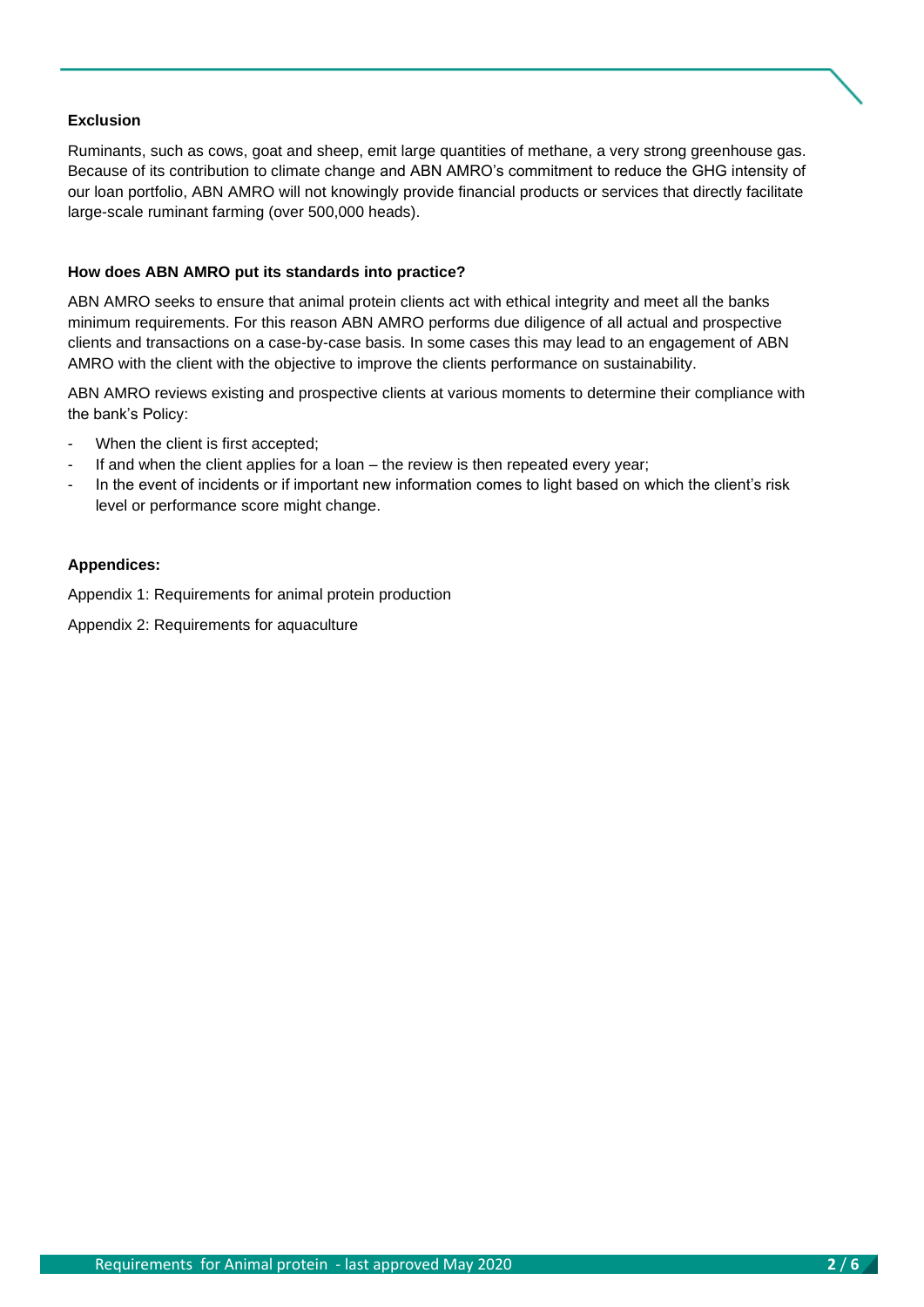#### **Appendix 1 - Requirements for animal protein production**

*N.B. Small family owned and operated companies with no or just a few employees are not always expected to comply with the letter of the requirements below. For these type of companies – referred to below as "small companies", on certain policy requirements a specification is provided in the footnotes.*

|    |    |                                                                                                                                                                                                                              | Primary<br>producer/breeder/<br>fattener |                | Processor/<br>slaughterhouse |                |
|----|----|------------------------------------------------------------------------------------------------------------------------------------------------------------------------------------------------------------------------------|------------------------------------------|----------------|------------------------------|----------------|
| 1. |    | Compliance                                                                                                                                                                                                                   | Minimum                                  | Bench-<br>mark | Minimum                      | Bench-<br>mark |
|    | a) | Clients comply with all national laws and regulations, as<br>well as international conventions and legislation applicable<br>to them, and obtain, maintain and ensure compliance with<br>all requisite permits and licences. | X                                        |                | X                            |                |
|    | b) | Clients have an anti-corruption and anti-bribery policy <sup>1</sup> or<br>statement in place.                                                                                                                               | X                                        |                | X                            |                |
| 2. |    | <b>Stakeholders</b>                                                                                                                                                                                                          |                                          |                |                              |                |
|    | a) | Clients know who their main stakeholders are (e.g. local<br>communities, workers, NGOs, local authorities) and have a<br>stakeholder engagement plan <sup>2</sup> to engage with them<br>constructively and openly.          | $\mathsf{x}$                             |                | X                            |                |
|    | b) | Clients have, or participate in, effective <sup>3</sup> operational-level<br>grievance mechanisms <sup>4</sup> for stakeholders who may be<br>adversely impacted.                                                            | X                                        |                | X                            |                |
|    | C) | Clients have a system in place to provide for, or contribute<br>to the provision of remedy for adverse impacts on human<br>rights that they caused or contributed to.                                                        |                                          | X              |                              | X              |
| 3. |    | Climate change <sup>5</sup>                                                                                                                                                                                                  |                                          |                |                              |                |
|    | a) | Clients monitor their scope $16$ and scope $27$ emissions and<br>have time-bound targets to reduce them.                                                                                                                     | $\mathsf{x}$                             |                | X                            |                |
|    | b) | Clients are inclined to explore future monitoring of their<br>scope 3 <sup>8</sup> emissions (e.g. supply chain data).                                                                                                       | X                                        |                | X                            |                |
|    | C) | Clients' targets and performance on GHG emissions<br>reduction are verified by an independent third party, e.g.<br>Science Based Targets initiative (SBTi), CDP.                                                             |                                          | X              |                              | X              |

<sup>&</sup>lt;sup>1</sup> Small companies are not required to have a formal policy in place but shall address their key risks and impacts in their daily business.

<sup>&</sup>lt;sup>2</sup> Small companies are not required to have a formal written plan available, but are expected to communicate openly with key stakeholders such as neighbours, authorities and NGOs.

<sup>&</sup>lt;sup>3</sup> Effective is defined by the UN Guiding Principles for Business and Human Rights as legitimate, accessible, predictable, equitable, transparent, rights-compatible, a source of continuous learning, and based on engagement and dialogue (see: https://globalnaps.org/ungp/guiding-principle-31/).

<sup>4</sup> Small companies are not expected to have a formal grievance mechanism in place, but are expected to respond constructively to grievances.

<sup>5</sup> Small companies are not expected to account their scope 1, 2 and 3, but are expected to be aware of their impact on climate change and implement measures to decrease their GHG emissions.

<sup>6</sup> Emissions within a company's organizational boundary from sources that the company owns or controls. For farmers this includes amongst others emissions associated with manure and the enteric fermentation of the animals. For slaughter houses this includes a.o emissions from waste water ponds.

<sup>&</sup>lt;sup>7</sup> Emissions that result from a company's purchased electricity for its own use.

<sup>8</sup> Emissions that result from the company's supply chain. For farmers this includes amongst others emissions associated with feed production. For slaughterhouses this includes the emissions associated with manure and enteric fermentation of the animals purchased.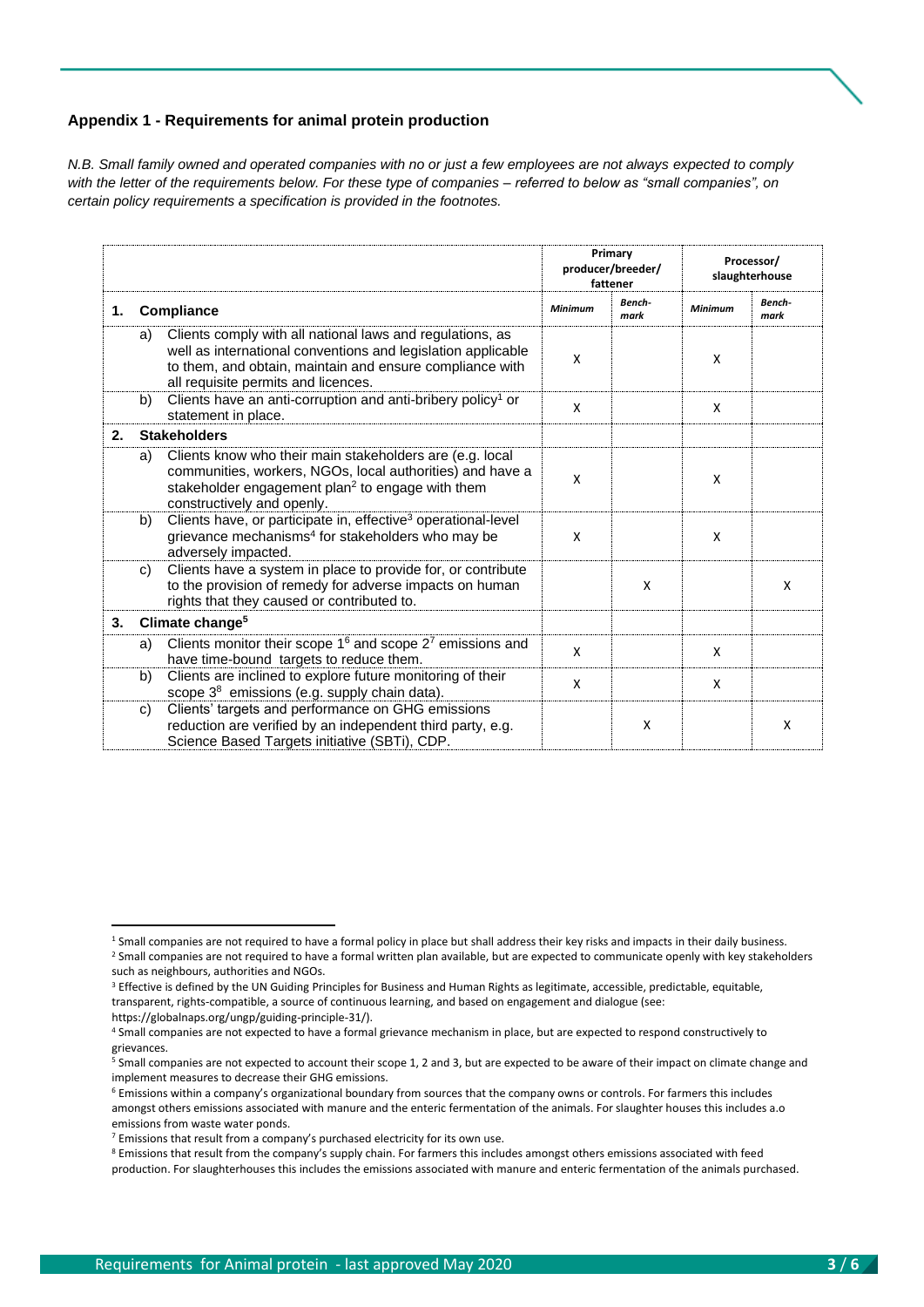| 4. |                                          | Local environment <sup>9</sup>                                                                                                                                                                                                                                                                                              |              |   |     |   |
|----|------------------------------------------|-----------------------------------------------------------------------------------------------------------------------------------------------------------------------------------------------------------------------------------------------------------------------------------------------------------------------------|--------------|---|-----|---|
|    | a)                                       | Clients take measures to reduce their local air pollution<br>(e.g. emissions of particulate matter, NOx).                                                                                                                                                                                                                   | X            |   |     | X |
|    | b)                                       | Clients are committed to responsible manure<br>management.                                                                                                                                                                                                                                                                  | X            |   | N/A |   |
|    | C)                                       | Clients assess water risks (e.g. scarcity, pollution).                                                                                                                                                                                                                                                                      |              | X |     | X |
| 5. | <b>Biodiversity</b>                      |                                                                                                                                                                                                                                                                                                                             |              |   |     |   |
|    | a)                                       | Clients are committed to zero deforestation or degradation<br>of HCV and HCS forests and other sensitive areas, if<br>applicable <sup>10</sup> .                                                                                                                                                                            | $\mathsf{X}$ |   | X   |   |
|    | b)                                       | Clients are committed to closing the nutrient cycle as much<br>as possible (e.g. forestry, crop and cattle rotation systems,<br>manure use for fertilizer).                                                                                                                                                                 |              | X |     | X |
| 6. | Human rights & communities <sup>11</sup> |                                                                                                                                                                                                                                                                                                                             |              |   |     |   |
|    | a)                                       | Clients have a policy in place that describes a commitment<br>and strategies to address human rights risks in their own<br>operations and in the supply chain, and specifically how<br>salient human rights risks are identified and addressed.                                                                             | $\mathsf{x}$ |   | X   |   |
|    | b)                                       | Clients have obtained Free Prior and Informed Consent of<br>local and/or indigenous communities when affecting their<br>(land) rights.                                                                                                                                                                                      | X            |   | X   |   |
| 7. | Labour conditions <sup>12</sup>          |                                                                                                                                                                                                                                                                                                                             |              |   |     |   |
|    | a)                                       | Clients have committed to the core conventions of the ILO,<br>e.g. prohibiting all forms of child labour and forced labour,<br>allowing workers (including vulnerable groups such as<br>migrant and temporary workers, women and youth) to<br>exercise their right to freedom of associations and<br>collective bargaining. | X            |   | X   |   |
|    | b)                                       | Clients promote that their workers receive a living wage.                                                                                                                                                                                                                                                                   | X            |   | X   |   |
|    | C)                                       | Clients disclose worker injury, job related illnesses and<br>fatality data in reporting year and previous years.                                                                                                                                                                                                            |              | X |     | X |
| 8. |                                          | Antibiotics <sup>13</sup>                                                                                                                                                                                                                                                                                                   |              |   |     |   |
|    | a)                                       | Clients are committed to no prophylactic or routine use of<br>antibiotics <sup>14</sup> .                                                                                                                                                                                                                                   | X            |   | X   |   |
|    | b)                                       | Clients disclose the use of hormones and antibiotics, as<br>well as reasons for use. Data is verified by a third party.                                                                                                                                                                                                     |              | X |     | X |

<sup>9</sup> For small companies the requirements for local environment are expected to be addressed through compliance with national regulation.

 $10$  This may include a due diligence framework to ensure the supply chain is deforestation free.

<sup>&</sup>lt;sup>11</sup> Small companies are not expected to have a policy in place or a community development plan, they are expected to communicate openly with neighbouring communities and take measures to minimise and mitigate negative impacts.

<sup>&</sup>lt;sup>12</sup> For small companies the requirements for labour are expected to be addressed through compliance with national regulation.

<sup>&</sup>lt;sup>13</sup> For small companies the requirements for antibiotics are expected to be addressed through compliance with national regulation.

<sup>&</sup>lt;sup>14</sup> Specific attention for the use of Medically and Critically Important Antibiotics (MIA/CIA), which are only to be used if no alternative treatment opportunities are available.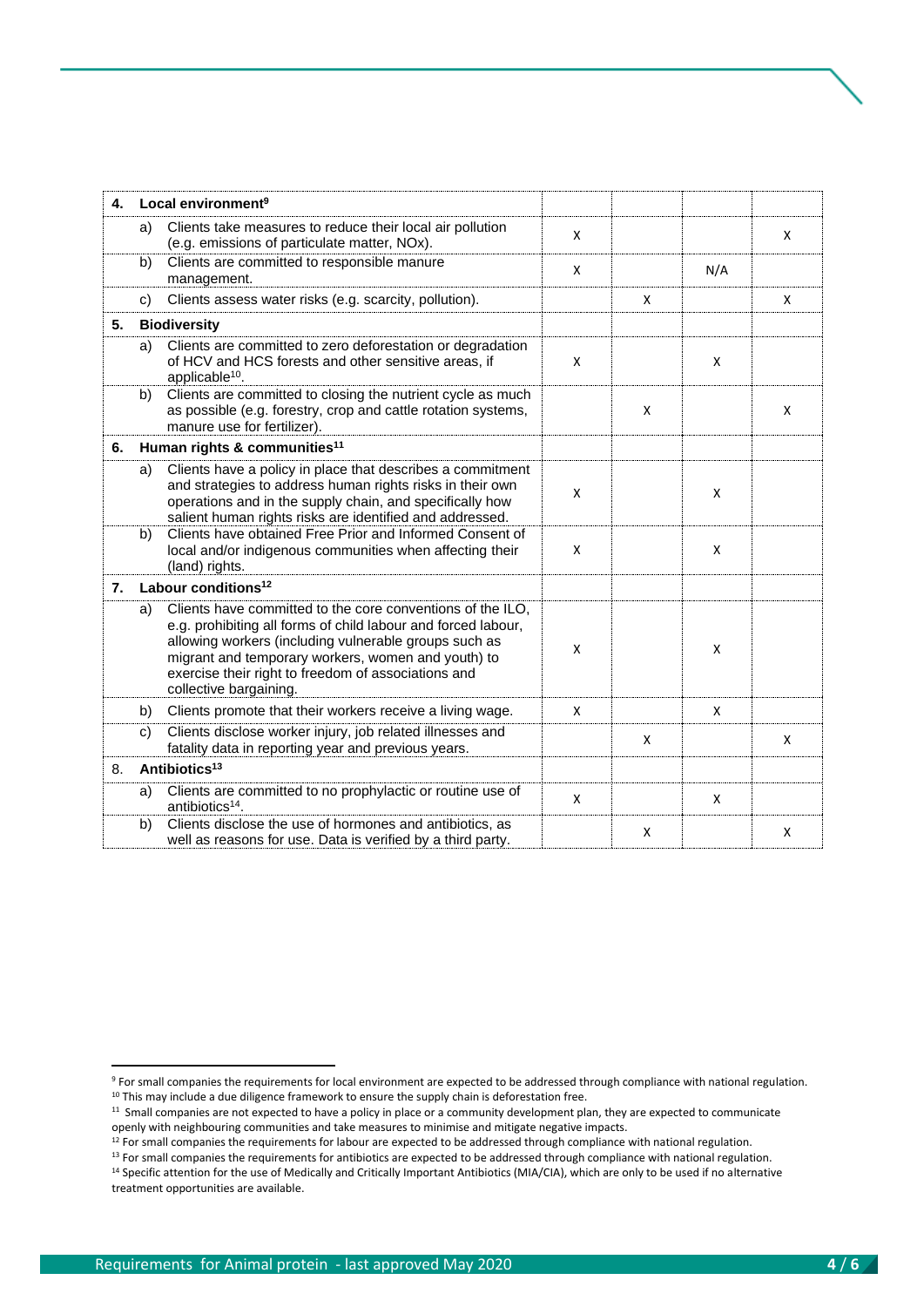| 9. |                    | <b>Animal Welfare</b>                                                                                                                                                                                                                                                                                                       |   |   |     |   |
|----|--------------------|-----------------------------------------------------------------------------------------------------------------------------------------------------------------------------------------------------------------------------------------------------------------------------------------------------------------------------|---|---|-----|---|
|    | a)                 | Clients have an animal welfare policy <sup>15</sup> in place that<br>addresses the protection of the Five Animal Freedoms <sup>16</sup><br>and describes the management of key risks to infringement<br>of these freedoms during breeding, fattening, slaughtering<br>and/or transportation.                                | X |   | X   |   |
|    | b)                 | Clients have cage-free and crate-free production systems<br>and apply best practices in terms of living space for<br>animals as defined by FARMS Initiative or other<br>initiatives. <sup>17</sup>                                                                                                                          |   | X | N/A |   |
|    | c)                 | Clients have an animal welfare monitoring system in place.                                                                                                                                                                                                                                                                  | X |   | X   |   |
|    |                    | 10. Supply chain management                                                                                                                                                                                                                                                                                                 |   |   |     |   |
|    | a)                 | Clients apply environmental, social and animal welfare<br>criteria to the selection of suppliers, service providers,<br>contractors and other business partners, and monitor their<br>suppliers' performance on these topics.                                                                                               | X |   | X   |   |
|    | b)                 | Clients are committed to working towards a deforestation<br>free soy supply in time (e.g. certified RTRS or equivalent)<br>in their feed sourcing.                                                                                                                                                                          | X |   | N/A |   |
|    | 11. Implementation |                                                                                                                                                                                                                                                                                                                             |   |   |     |   |
|    | a)                 | Employees are regularly trained on relevant environmental,<br>social, animal welfare and anti-corruption commitments of<br>the company. <sup>18</sup>                                                                                                                                                                       | X |   | X   |   |
|    | b)                 | <b>Clients have Environmental and Social Management</b><br>Systems (ESMS) in place. The ESMS is expected to be in<br>line with international standards such as ISO:14001 or<br>OHSAS: 18001.19                                                                                                                              | X |   | X   |   |
|    | C)                 | Clients take preventive measure and respond adequately<br>to accidents and incidents such as: animal diseases, barn<br>fires, employee health & safety, food safety.                                                                                                                                                        | X |   | X   |   |
|    | d)                 | Clients work on innovation to reduce their environmental<br>and climate impacts (e.g. insect based feed, plant-based<br>products).                                                                                                                                                                                          |   | X |     | X |
|    |                    | 12. Track record                                                                                                                                                                                                                                                                                                            |   |   |     |   |
|    | a)                 | Clients have a good track record:<br>incident rates are low and show consistent decline<br>over time.<br>inspection authorities have not reported structural<br>$\bullet$<br>shortcomings in the company's management of animal<br>welfare, environmental impact, human rights and<br>health & safety risks <sup>20</sup> , | X |   | X   |   |
|    |                    | no evidence of structural poor sustainability practices<br>$\bullet$<br>or of poor management of sustainability related<br>incidents.                                                                                                                                                                                       |   |   |     |   |

<sup>&</sup>lt;sup>15</sup> Small companies are not expected to have a formal policy in place but shall address and minimise their key risks and impacts.

<sup>&</sup>lt;sup>16</sup> Five Animal Freedoms include: freedom from hunger or thirst, from discomfort, from pain, injury or disease, to express (most) normal behaviour and from fear and distress.

<sup>17</sup> Such as '*Beter Leven'*, Global Animal Partnership, Planet Proof

<sup>18</sup> Small companies are not expected to have a formal training program in place, but employees (if any) are expected to be informed and trained on a regular basis.

<sup>&</sup>lt;sup>19</sup> Small companies are not expected to have a certified ESMS.

<sup>&</sup>lt;sup>20</sup> This includes no evidence of fraud in regulatory reporting requirements (e.g. on manure, nitrogen).